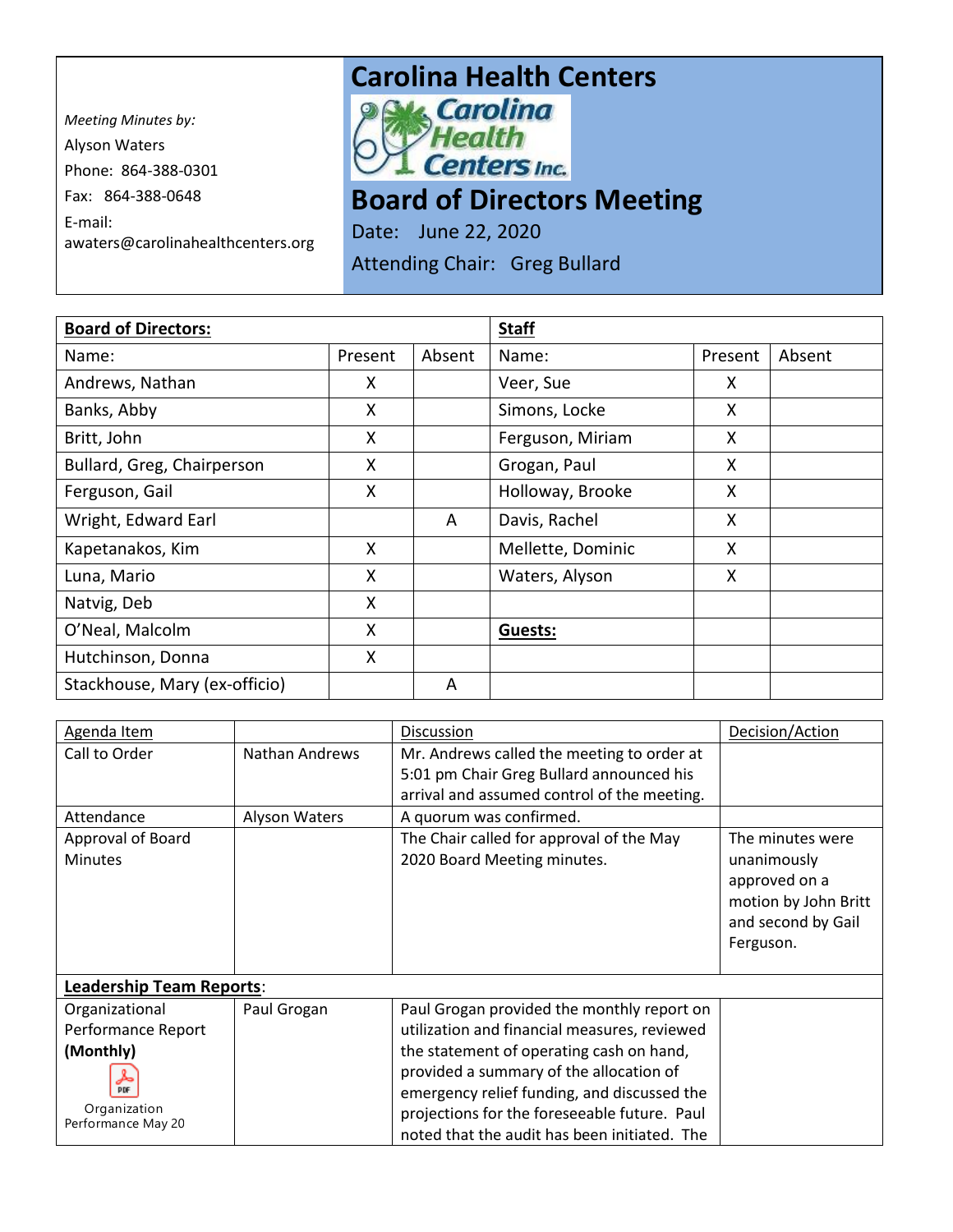|                         |                  | supporting documents will be retained with                  |                                     |
|-------------------------|------------------|-------------------------------------------------------------|-------------------------------------|
|                         |                  | the official copy of the minutes. Additional                |                                     |
|                         |                  | finance action items will be addressed in the               |                                     |
|                         |                  | Finance Committee Report.                                   |                                     |
| Chief Medical Officer's | Dr. Locke Simons | Dr. Simons provided a brief summary of                      |                                     |
| Report                  |                  | medical staffing and productivity, reviewed                 |                                     |
| (Monthly)               |                  | the quality metrics - noting a decrease in                  |                                     |
|                         |                  | performance on pediatric measures, which                    |                                     |
|                         |                  | may be due to the onset of the pandemic,                    |                                     |
| PDF                     |                  | and provided an update on the Risk                          |                                     |
| 2020 June CMO           |                  | Management Goals. The Annual Risk                           |                                     |
| board report.pdf        |                  | Management Report is scheduled to be                        |                                     |
|                         |                  | presented to the Board at the July meeting.                 |                                     |
|                         |                  | Supporting documentation for Dr. Simons'                    |                                     |
|                         |                  | report will be retained with the official copy              |                                     |
|                         |                  | of the minutes.                                             |                                     |
|                         |                  | Action Item: Dr. Simons attested to the                     | The Board                           |
|                         |                  | credentials of Elizabeth Morris, FNP and                    | unanimously                         |
|                         |                  | requested board grant approval for full                     | approved the                        |
|                         |                  | privileges within the scope of practice. Ms.                |                                     |
|                         |                  | Morris is being hired as a float provider, but              | request to grant<br>privileges on a |
|                         |                  | who will initially work full time at LC4.                   | motion by Malcolm                   |
|                         |                  |                                                             | O'Neal and second                   |
|                         |                  |                                                             | by John Britt.                      |
| Development and         | Brooke Holloway  | Brooke Holloway began her report with a                     |                                     |
| Corporate Compliance    |                  | summary of the impact the Covid 19                          |                                     |
| Report                  |                  | pandemic has had on Human Resources and                     |                                     |
| (Quarterly)             |                  | related metrics. She provided a summary of                  |                                     |
|                         |                  | the activities in each area within her division             |                                     |
|                         |                  | which includes: 1) Corporate Compliance; 2)                 |                                     |
| PDF                     |                  | Marketing and Development; 3) Human                         |                                     |
| <b>BPH Quarterly</b>    |                  | Resources and Credentialing and Privileging;                |                                     |
| Board Report June 2     |                  | and 4) Community Health. Supporting                         |                                     |
|                         |                  | documentation for Brooke's report will be                   |                                     |
|                         |                  | retained with the official copy of the                      |                                     |
|                         |                  | minutes.                                                    |                                     |
| President's Report      | Sue Veer         | <b>Operational Updates and Status Report:</b>               |                                     |
| (Monthly)               |                  |                                                             |                                     |
|                         |                  | <b>Advocacy and Health Policy</b>                           |                                     |
|                         |                  | Federal, Health Center Funding, CHC                         |                                     |
|                         |                  | Covid 19 funding packages,                                  |                                     |
|                         |                  | establishing permanent policy and                           |                                     |
|                         |                  | reimbursement rule supporting use                           |                                     |
|                         |                  | of telehealth.                                              |                                     |
|                         |                  | State, Debate regarding                                     |                                     |
|                         |                  | <b>External Partnership Updates</b>                         |                                     |
|                         |                  | CIMS, SCPHCA, NACHC & Ochin CEO                             |                                     |
|                         |                  | Steering Committee - 2 Primary                              |                                     |
|                         |                  |                                                             |                                     |
|                         |                  |                                                             |                                     |
|                         |                  | Areas of Focus:<br>Call to Action: Solidarity against<br>1. |                                     |

2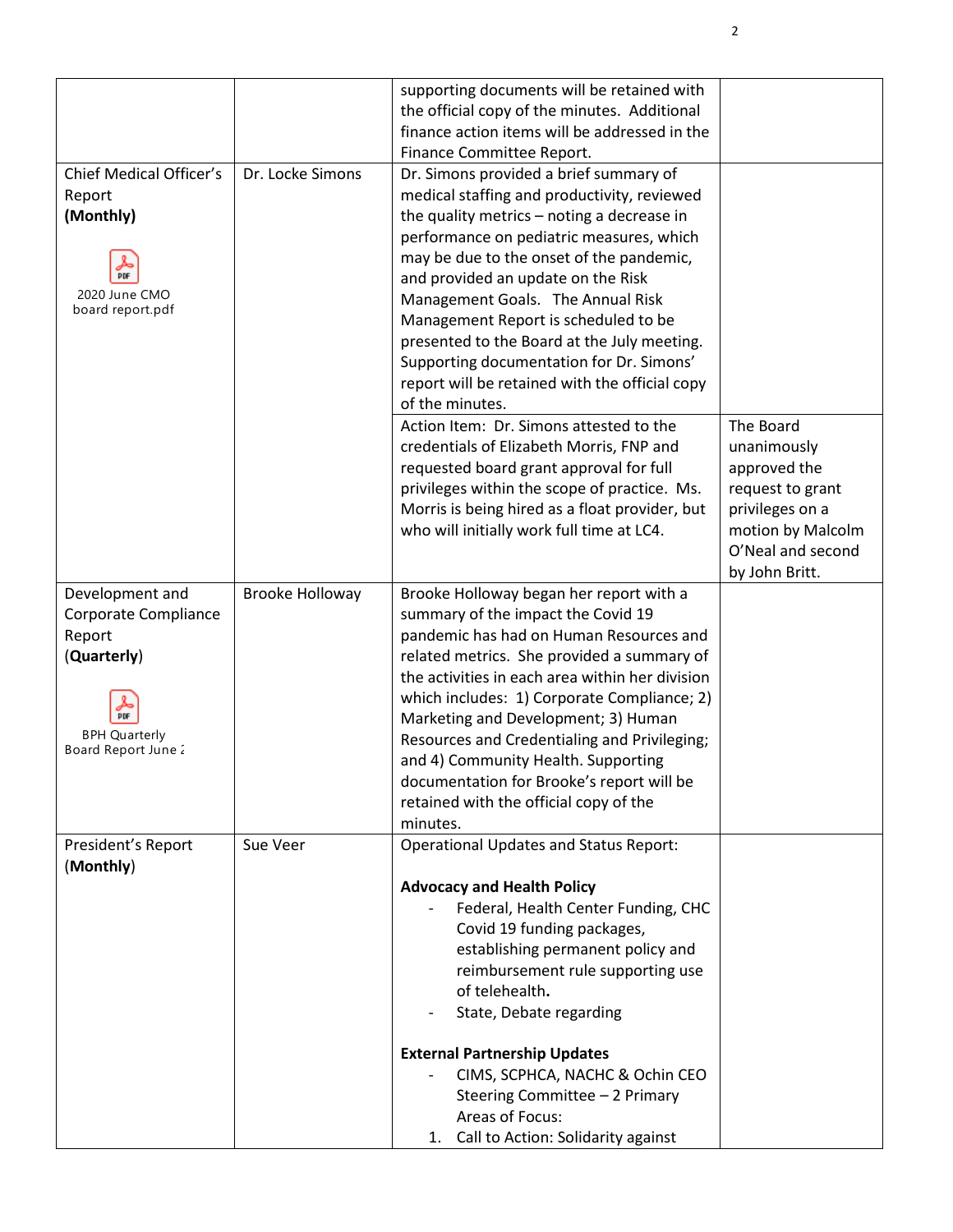|                           | organizations                                                      | racial injustice - corporate<br>resolution establishing anti-racist                         |
|---------------------------|--------------------------------------------------------------------|---------------------------------------------------------------------------------------------|
|                           |                                                                    | 2. Covid-19 Response and Support                                                            |
|                           | <b>Strategic and Operational Updates</b>                           |                                                                                             |
|                           | <b>Consulting Activities</b>                                       | <b>340B Coalition Summer Conference</b>                                                     |
|                           | (VIRTUAL)                                                          |                                                                                             |
|                           | <b>SV Personal Leave Time</b><br>(May $21^{st}$ – June $22^{nd}$ ) |                                                                                             |
|                           | and results:                                                       | *Update from Miriam on Covid-19 Testing                                                     |
|                           |                                                                    | Miriam gave an update on our community<br>testing events that have taken place with         |
|                           |                                                                    | how many test completed at each site and                                                    |
|                           |                                                                    | the number of positive cases. We will<br>continue to schedule mobile testing sites as       |
|                           | Guard.                                                             | long as we have support with National                                                       |
|                           | Covid testing to date, 6-22-2020:<br>-1160 Tested                  | *Locke gave a update on the numbers with -                                                  |
|                           | -67 positive                                                       |                                                                                             |
|                           | -89 Employees tested w/ 6 positive<br>(63% Hispanic population)    |                                                                                             |
|                           | in Pediatrics                                                      | -Within the last week, 11 positive test w/ 9                                                |
|                           | Antibody testing:                                                  |                                                                                             |
|                           | 201 Test completed w/5 positive                                    | 128 were employees w/1 employee positive                                                    |
|                           |                                                                    | *Dr. Dominic Mellette gave a brief update                                                   |
|                           |                                                                    | actions being taken to get pharmacies back                                                  |
|                           |                                                                    | open to the public by placing barriers from<br>employees and floor stickers for social      |
|                           |                                                                    | distancing to implementing a different flow<br>traffic. Also informing that a home delivery |
|                           |                                                                    | position is being approved. This position will                                              |
|                           | users within a 10 mile radius.                                     | provide a delivery service to our pharmacy                                                  |
|                           |                                                                    |                                                                                             |
| <b>Distribution Only:</b> | Τ.<br><b>Measures</b>                                              | Quality and Population Health                                                               |
|                           | Ш.                                                                 | Monthly RX Dashboard                                                                        |